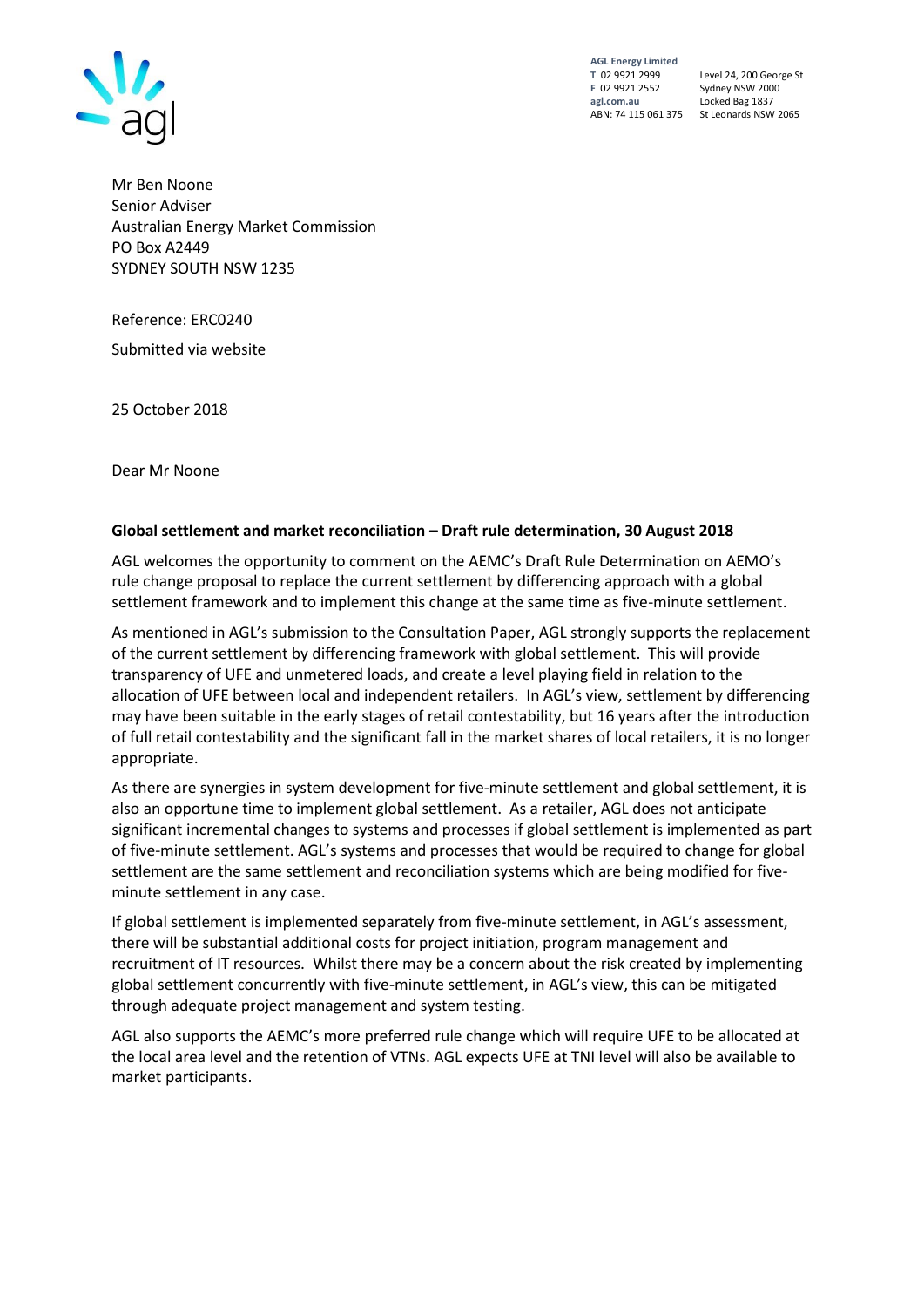

AGL also believes that DNSPs should have clear responsibilities and incentives to minimise UFE within their distribution networks as they have a holistic view of the loads on their networks and they also control the connections and inventories of unmetered and type 7 loads.

AGL's comments on the Draft Rule Determination and Draft Amendment to the NER are provided in the Attachments.

If you have any questions, please contact me on (02) 9921 2221 or Mark Riley on (03) 8633 6131

Yours sincerely

leng Goli

Meng Goh Senior Manager Regulatory Strategy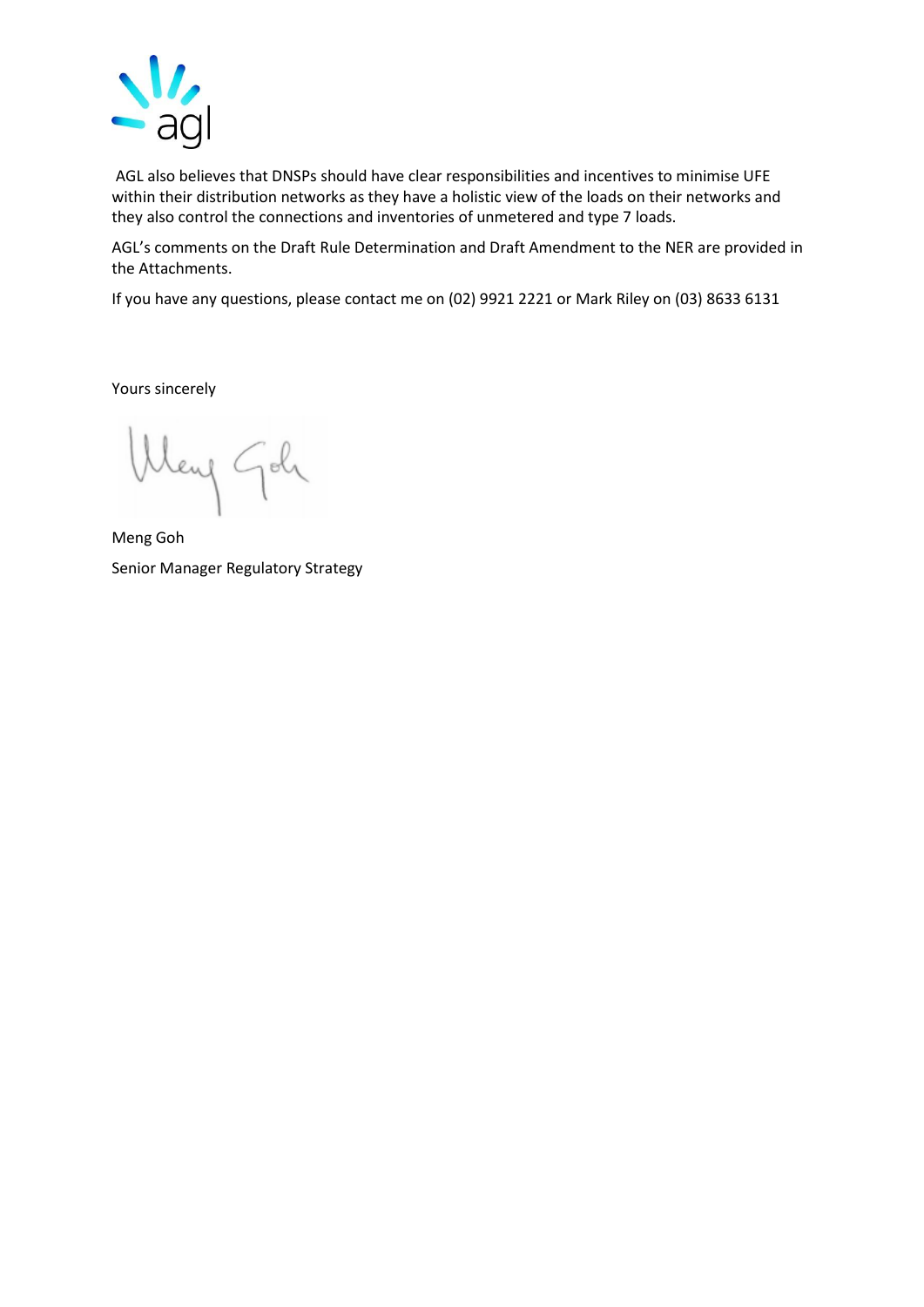

# **Attachment 1 – Comments on Draft Rule Determination**

## **Calculation and allocation of UFE**

The calculation and allocation of UFE is likely to be the key issue associated with the move to global settlement.

Where load crosses distribution boundaries, e.g. in Victoria where there are multiple distribution networks, the calculation of UFE will need to account for the load assigned to TNIs and any load moved between TNIs or across borders.

In rural areas, the TNIs are relatively discrete and the number of unmetered supplies and other causes of UFE are likely to be far lower that those in metropolitan areas. Calculating UFE at TNI levels (and allocation to DNSP level) is likely to be accurate in rural areas and will allow participants to identify and rectify UFE.

TNIs in metropolitan areas, however, are closely adjoining, and loads can be shunted between them to ensure reliability. Since the loads can be moved operationally and there are likely to be a large number of unmetered supplies and other causes of UFE, the calculation at TNI level will be more complicated as it may require joint assessment of UFE across a group of TNIs. However, since data is available at TNI level, there is still incentive to reduce UFE in those areas to benefit all impacted participants.

AGL believes that DNSPs should have clear responsibilities and incentives to minimise UFE within their distribution networks. DNSPs have a holistic view of the load on their network and would be able to identify inconsistent metered load from network load at a feeder or substation level. They also control the connection and inventory of unmetered and type 7 loads.

### **Treatment of Virtual Transmission Nodes (VTNs)**

AGL supports the AEMC's proposal to retain VTNs for the management and settlement of customers which may be supplied by adjacent Transmission Nodes. This aligns with the issues likely to arise in the management of UFE within urban areas.

### **Treatment of Unmetered Loads**

The issues associated with unmetered loads within the energy industry are complex. Unmetered loads can be thought of as one of two categories – predictable and unpredictable.

Predictable loads, such as public lights, have algorithms associated with them which can define the load profile quite accurately. Unpredictable loads are ones that are unpredictable for a variety of reasons, such as council barbeques which run for only a few hours on some days.

Historically, loads were unmetered as the cost of the meter and reading the meter manually would make them uneconomic. In addition, the meter was often placed in a less safe environment, such as a pole on a busy street corner for traffic lights, which increased the risk to the meter reader. With smart meters, one of the material costs now associated with metering equipment is placing it in a safe enclosure in a public area which require space as well as the cost of the enclosure.

In recent years, there has been a more extensive rollout of small to medium load equipment in the public space where the proponent has sought unmetered supply, ranging from telecommunications equipment to micro parking sensors. The number and type of unmetered supplies connected are quite extensive while the inventory lists are less accurate. With the introduction of a globally settled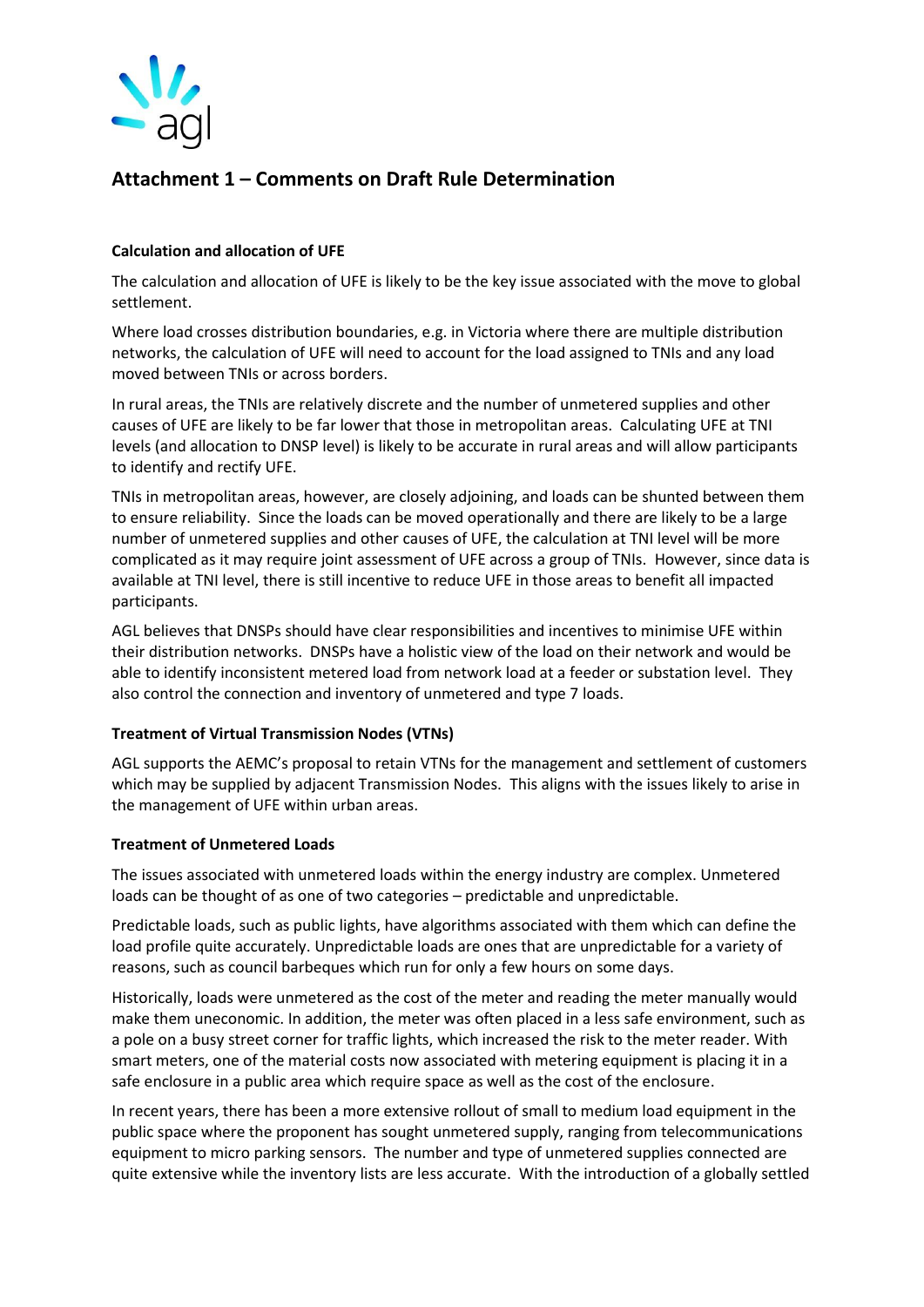

five-minute market, AGL believes that this is an opportunity to ensure a clear framework is established for the management of unmetered supplies. This could involve setting load bands where supplies would be metered, using network devices to record load profiles, and having clear NMI allocations to control connection points, connection equipment, customer and retailer, which could be the basis for network and customer billing.

Given that AEMO does not deal with unmetered loads, AGL believes that it is more appropriate for industry to develop the procedures and guidelines for the management of unmetered loads as part of the AEMO settlement processes. AGL believes that the framework needs to be established as well as a timeframe for inventory to be updated.

## **Treatment of Non-Market Generators**

AGL agrees with the AEMC's proposal that existing non-market generators that export electricity must be settled through MSATS.

The AEMC has also proposed that registration for a new participant as a non-market generator is only available if the entirety of its generation is purchased by a customer located at the same connection point, and to sell any output to the market, the unit must also be registered. AGL notes that there are generation units producing supply for their own use most of the time (e.g. factories, hospitals) and there will be times when there is excess generation e.g. summer shutdowns, plant maintenance. Under this proposal, this generation would not be available to the market, unless the generator is registered. AGL suggests that, provided the metering is adequate, the FRMP could be accountable for these exports so that supply is available to the market.

### **Implementation timeframe**

There has been a concern raised about the risk of implementing global settlement concurrently with five-minute settlement.

In the rule change proposal, AEMO has stated that the cost to implement global settlement would be moderate and only incremental to the costs to implement five-minute settlement, if both can be implemented in the same timeframe. This is because both changes require modification to the same data formats, MSATS, settlement systems and procedures.

In AGL's assessment, there are significant savings if global settlement is implemented at the same as five-minute settlement as the same systems and processes are being modified. If global settlement is implemented after an extended period after five-minute settlement, a separate project will need to be established requiring recruitment of new teams for project management, development, testing and implementation. The risk arising from concurrent development can be mitigated if adequate project management and system testing are conducted.

There are three general implementation scenarios:

- Scenario 1 Global Settlement goes live with five-minute settlement;
- Scenario 2 Global Settlement is slightly delayed after five-minute settlement;
- Scenario 3 Global settlement delayed significantly after five-minute settlement.

### *Scenario 1*

Under scenario 1, the costs to implement global settlement are considered as an incremental change in the scope of the project. There is only be one go-live date on 1 July 2021 with the implementation of both five-minute settlement and global settlement.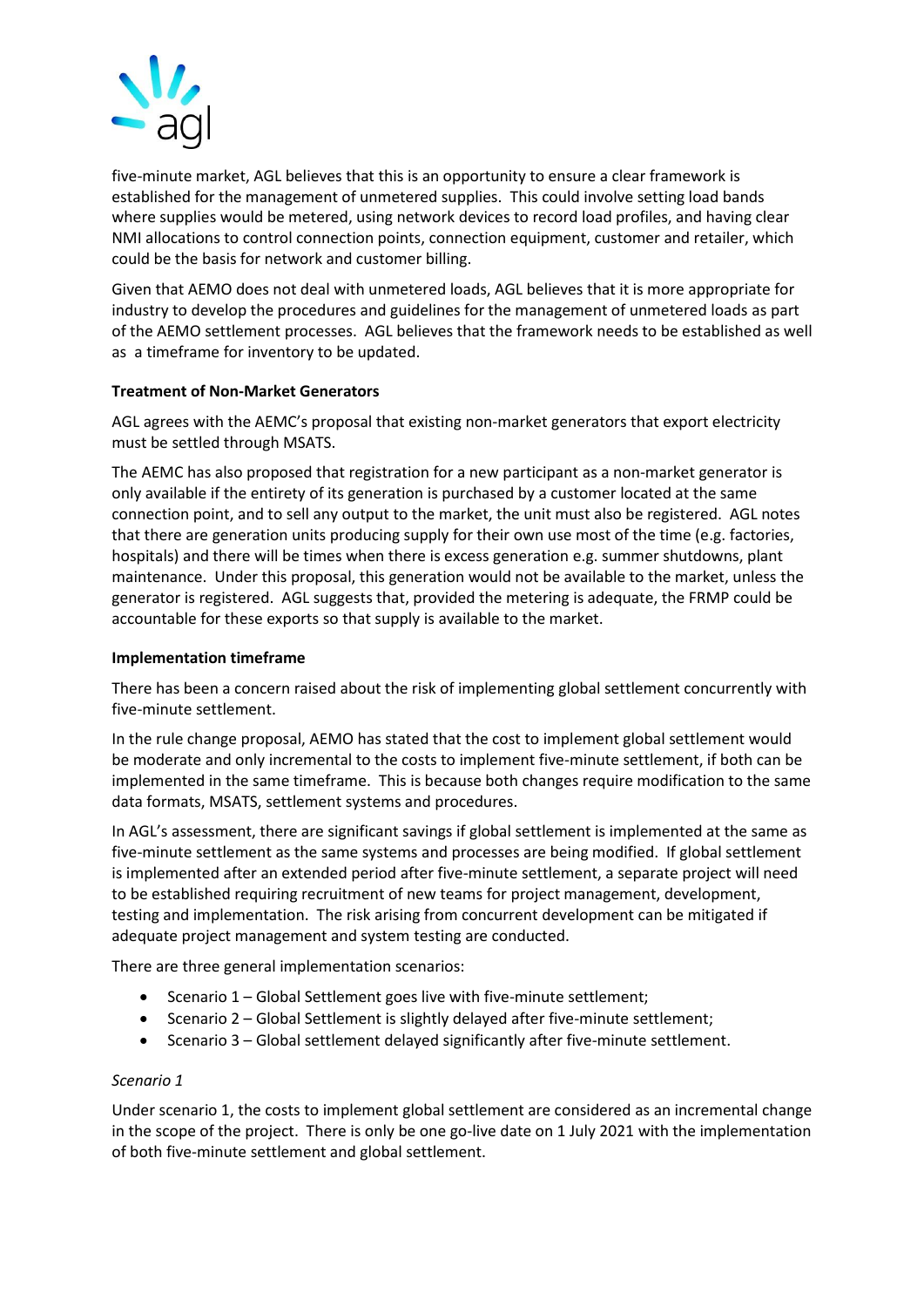

## *Scenario 2*

Under scenario 2, AGL would retain a portion of the project team, system developers, testers and system resources (facilities, storage, test system etc.) post 1 July 2021. The development of systems and processes for both five-minute settlement and global settlement will be undertaken at the same time but with separate go-live dates. There will be two system implementations and costs will be higher than scenario 1 due to the delay.

## *Scenario 3*

Under Scenario 3, with an extended delay, , it is expected that staff and resources would be released after five-minute settlement goes live, and a new project would be established to implement the global settlement at a later time.

The cost of initiating and running such a new project would be substantially higher than under the previous scenarios, as it would involve project initiation, program management and recruitment of resources. There will also be two system implementations.

From a settlement perspective, AGL considers that a common commencement date i.e. 1 July 2021 for both changes will reduce complexity and costs (Scenario 1). If the commencement dates are different, there will be additional set of five-minute data with settlement by difference which will need to be maintained until all revisions are complete (see infographic below).



### **Transitional Issues**

AGL supports a common commencement date for both five-minute settlement and global settlement. AEMO has advised that, with a commencement date of 1 July 2021 for five-minute settlement, the wholesale settlement cycle is split i.e. a portion of the settlement bill will be in 30 minute intervals and the remaining portion in five-minute intervals. With the implementation of global settlement, it will be worthwhile to consider the transitional issues which could arise.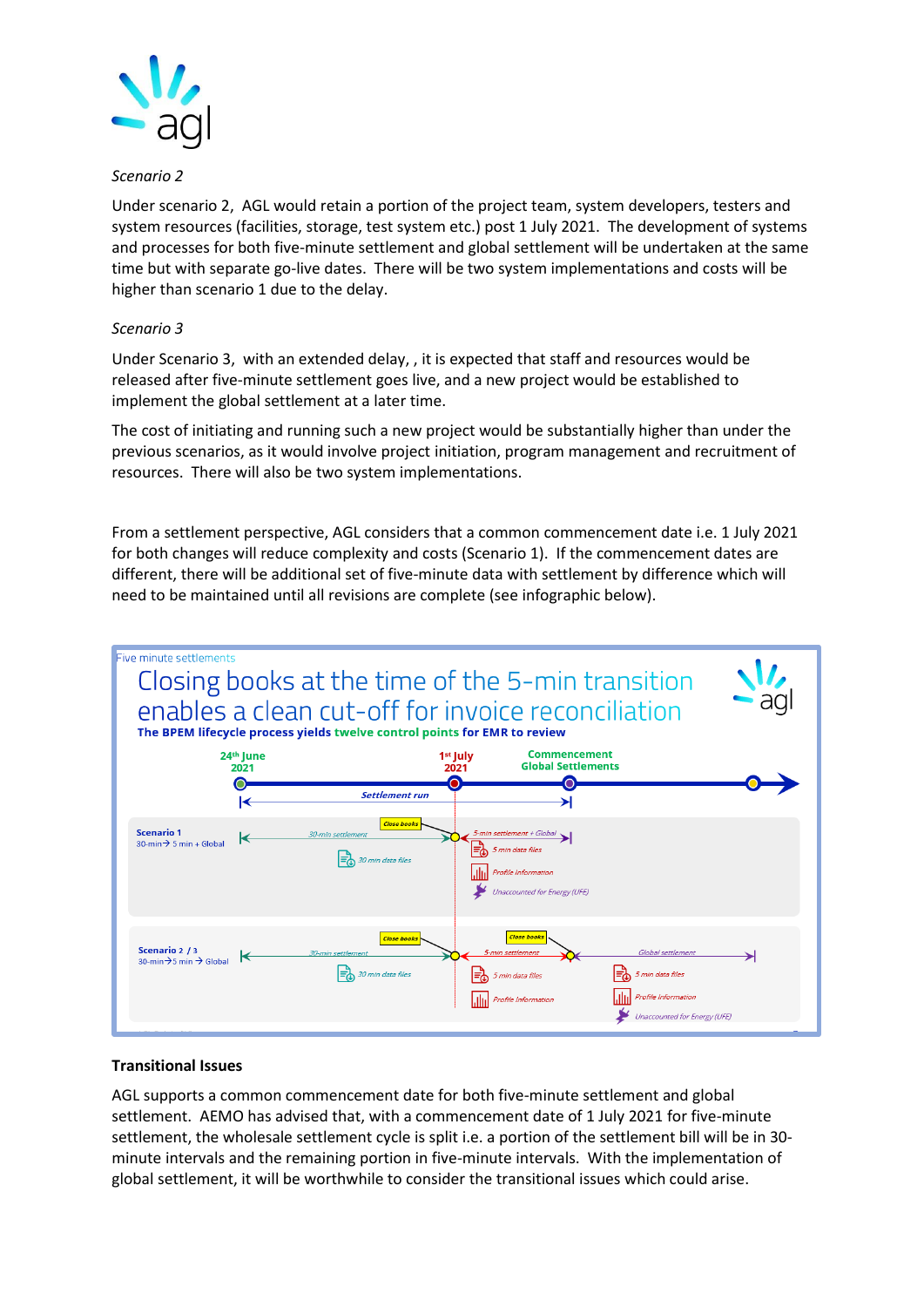

## **Attachment 2 - Comments on Draft Amendment to the NER**

## **Clause 3.6.3(d2)**

The reference to paragraph (d2) in this clause should be a reference to clause (d1).

### **Clause 3.6.3(d2)**

This clause specifies the factors which AEMO should consider when granting an exemption. The first factor for consideration, clause 3.6.3(d2)(1), is the effort and likely costs that would be incurred by the DNSP.

AGL believes that AEMO should also consider the impact to the overall market and Market Customers.

## **Clause 3.15.5B(a)**

Clause 3.15.5B(a) requires AEMO to establish a threshold for UFE at each transmission connection point.

It is unclear how this threshold will be determined and whether it will represent a long term efficient level of UFE. AGL anticipates that industry consultation will be required and that there will be a process to review the threshold from time to time.

In the initial move to global settlements, it is expected that UFE will start at a higher level and over time reduce, as was the case in New Zealand. When establishing a threshold, AEMO and industry should be cognisant that the initial threshold is likely to be higher than the long-term target threshold.

AGL suggests that AEMO should be able, and potentially required, to undertake more reviews of UFE to assist industry, especially within the first years of operation of global settlements, without requiring a request from a specific market participant.

There may also be a need to establish and monitor UFE at VTNs to accommodate loads which are routinely moved between actual transmission connection points for operational purposes particularly in metropolitan areas.

### **Clause 3.15.5B(b)**

Clause 3.15.5B(b) only requires AEMO to review any excursions when requested by a Market Customer or a *large customer*.

AGL believes that DNSPs and other indirectly affected parties should also be able to request a review.

## **Clause 3.15.5B(d)**

Clause 3.15.5B(d) requires participants to reasonably assist AEMO in undertaking a review.

It is likely that the main drivers causing UFE, especially in the initial years of global settlement, will be related to unmetered supply, complex connection allocations or operational activities, which are conducted by DNSPs. As such, AGL believes that the DNSPs should have a clear set of obligations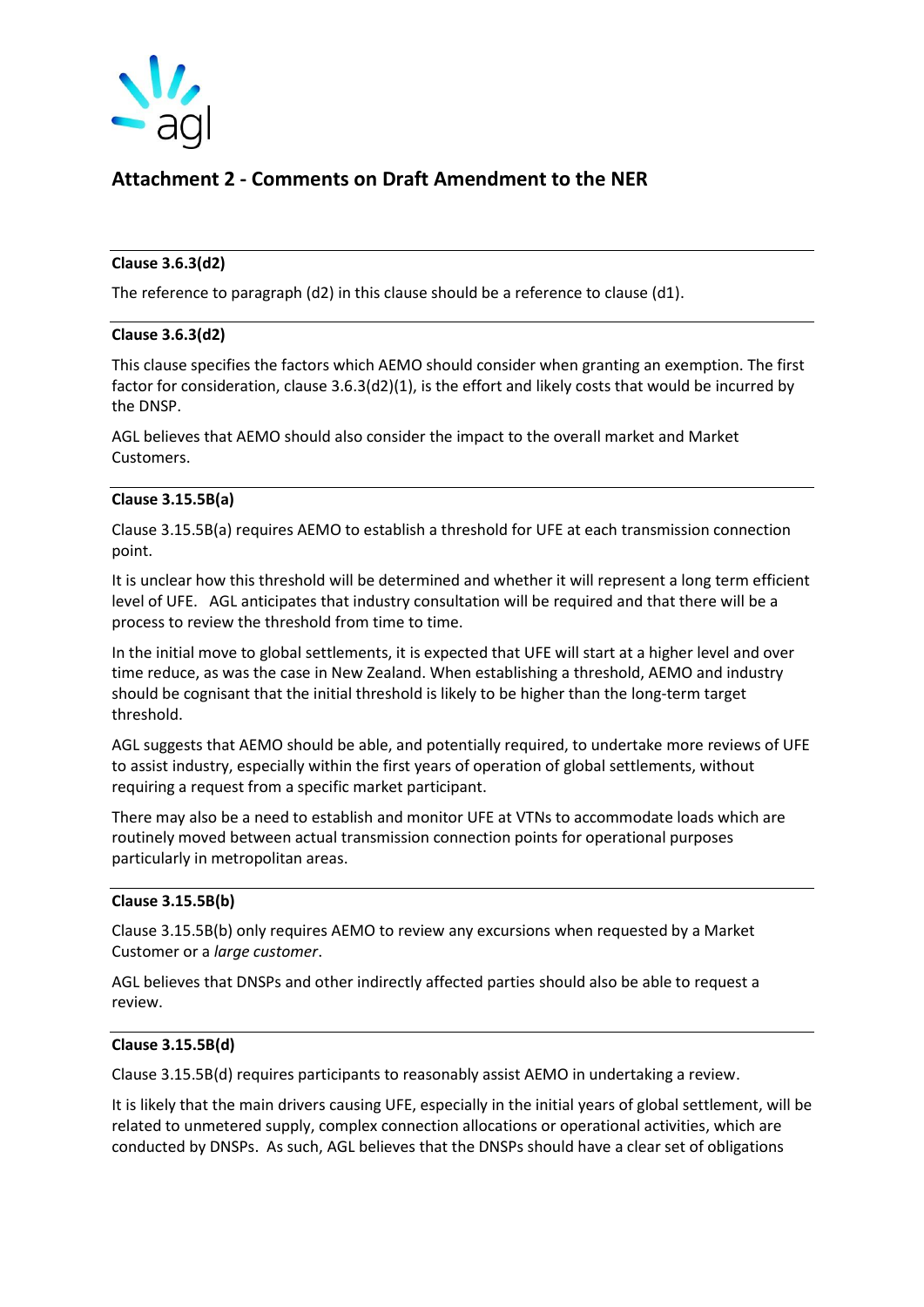

and incentives to manage the levels of UFE within their network, in the same way that Gas Networks have obligations to manage Unaccounted for Gas within their networks.

## **Clause 3.15.5B(e)**

AGL proposes that all timeframes in the Rules be kept as business days to be consistent with other timeframes stated in the NER.

In addition, due to the likely complexity of information gathering, participants may not be able to provide the requested information within the set timeframes. AGL proposes that, where justifiable, there should be an allowance for AEMO to defer the publication of the report.

### **Clause 7.6.3**

Clause 7.6.3(a) refers to clause 7.6.3A(a). This should be clause 7.6.3A.

## **Clause 7.6.3A**

Clause 7.6.3A of the NER requires the Local Network Service Provider (LNSP) to be appointed the Metering Coordinator at transmission network connection points which connect to distribution networks, on the basis that these are points which energy moves from wholesale to retail.

However, there are numerous points across the NEM where feeders originating in one distribution network is connected to a supply point which is the responsibility of another LNSP/DNSP and another retailer. In this case, the energy needs to be allocated between the two DNSPs and the retailers. These metering installations on these boundary crossing have been previously provided by the LNSPs/DNSPs .

Under the current Rules (Power of Choice), the retailer is responsible for metering on these boundary crossings, not the LNSP/DNSP. AGL does not believe that it is appropriate for a retailer to be responsible for the provision of this type of metering which is used to allocate loads between LNSPs/DNSPs and retailers.

AGL recommends that this provision be extended to allow LNSPs/DNSPs to provide metering used in boundary crossings between distribution networks, which are not customer meters.

### **Clause 11.[x].2**

Clause 11.[x].2(a) requires AEMO to complete all updates to procedures by 1 December 2019. However, clause 11[x].2(b) requires the *Information Exchange Committee* (IEC) to complete all recommendation to the *B2B Procedures* by 1 July 2019, six months earlier.

To complete its recommendations, the IEC will need time to review the AEMO procedural changes, consult on proposed changes and publish the B2B procedures. However, the timeframe requires the IEC to complete its recommendations before AEMO updates its procedures. Participants will also need time to implement these changes. This generally takes at least 6 months to review and another 12 to implement, especially if the issues are complex or contentious.

As it is likely that the amendments to AEMO's procedures may require subsequent changes to *B2B Procedures,* the proposed timing for B2B Procedures in the transitional rules can be aligned better.